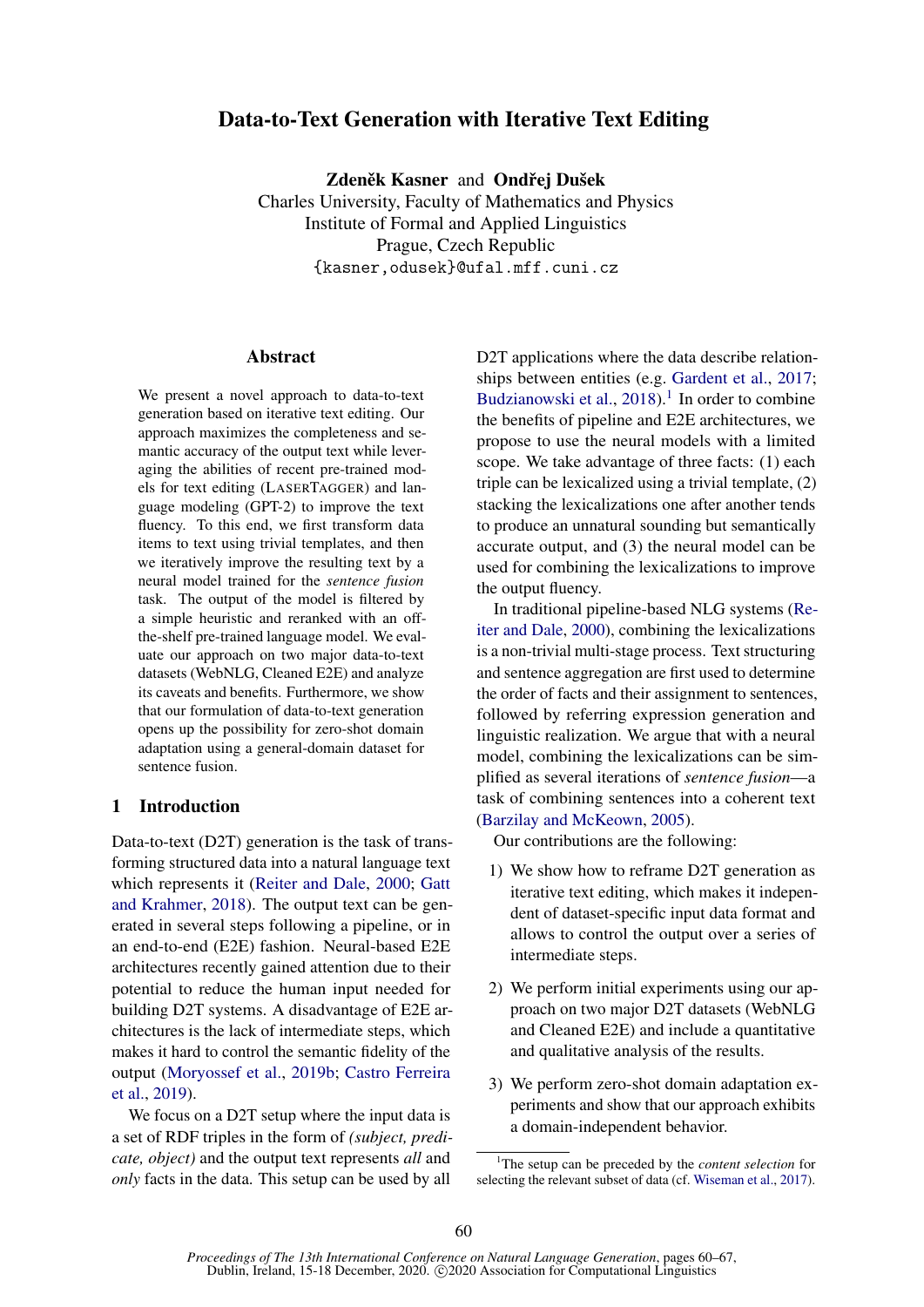<span id="page-1-0"></span>

Figure 1: An example of a single iteration of our algorithm for D2T generation. In Step 1, the template for the triple is selected and filled. In Step 2, the sentence is fused with the template. In Step 3, the result for the next iteration is selected from the beam by filtering and language model scoring.

# 2 Background

Improving the accuracy of neural D2T approaches has attracted a lot of research interest lately. Similarly to us, other systems use a generate-then-rerank approach (Dušek and Jurčíček, [2016;](#page-5-5) [Juraska et al.,](#page-6-2) [2018\)](#page-6-2) or a classifier to filter incorrect output [\(Harkous et al.,](#page-5-6) [2020\)](#page-5-6). [Moryossef et al.](#page-6-3) [\(2019a,](#page-6-3)[b\)](#page-6-1) split the D2T process into a symbolic text-planning stage and a neural generation stage. Other works improve the robustness of the neural model [\(Tian et al.,](#page-6-4) [2019;](#page-6-4) [Kedzie and McKeown,](#page-6-5) [2019\)](#page-6-5) or employ a natural language understanding model [\(Nie et al.,](#page-6-6) [2019\)](#page-6-6) to improve the faithfulness of the output. Recently, [Chen et al.](#page-5-7) [\(2020\)](#page-5-7) finetuned GPT-2 [\(Radford et al.,](#page-6-7) [2019\)](#page-6-7) for a few-shot domain adaptation.

Several models were recently applied to generic text editing tasks. LASERTAGGER [\(Malmi et al.,](#page-6-8) [2019\)](#page-6-8), which we use in our approach, is a sequence tagging model based on the Transformer [\(Vaswani](#page-6-9) [et al.,](#page-6-9) [2017\)](#page-6-9) architecture with the BERT [\(Devlin](#page-5-8) [et al.,](#page-5-8) [2019\)](#page-5-8) pre-trained language model as the encoder. Other recent text-editing models without a pre-trained backbone include EditNTS [\(Dong](#page-5-9) [et al.,](#page-5-9) [2019\)](#page-5-9) and Levenshtein Transformer [\(Gu](#page-5-10) [et al.,](#page-5-10) [2019\)](#page-5-10).

Concurrently with our work, [Kale and Rastogi](#page-6-10) [\(2020\)](#page-6-10) explored using templates for dialogue response generation. They use the sequence-tosequence T5 model [\(Raffel et al.,](#page-6-11) [2019\)](#page-6-11) to generate the output text from scratch instead of iteratively editing the intermediate outputs, which leaves less control over the model.

# 3 Our Approach

We start from single-triple templates and iteratively fuse them into the resulting text while filtering and reranking the results. We first detail the main components of our system and then give an overall description of the decoding algorithm.

### 3.1 Template Extraction

We collect a set of templates for each predicate. The templates can be either handcrafted, or automatically extracted from the lexicalizations of the single-triple examples in the training data. For unseen predicates, we add a single fallback template: *The <predicate> of <subject> is <object>.*

#### 3.2 Sentence Fusion

We train an in-domain sentence fusion model. We select pairs  $(X, X')$  of examples from the training data consisting of  $(n, n + 1)$  triples and having n triples in common. This leaves us with an extra triple  $t$  present only in  $X'$ . To construct the training data, we use the concatenated sequence  $X \text{lex}(t)$ as a source and the sequence  $X'$  as a target, where  $\text{lex}(t)$  denotes lexicalizing the triple t using an appropriate template. As a result, the model learns to integrate  $X$  and  $t$  into a single coherent expression.

We base our sentence fusion model on LASERTAGGER [\(Malmi et al.,](#page-6-8) [2019\)](#page-6-8). LASERTAG-GER is a sequence generation model which generates outputs by tagging inputs with edit operations: KEEP a token, DELETE a token, and ADD a phrase before the token. In tasks where the output highly overlaps with the input, such as sentence fusion, LASERTAGGER is able to achieve performance comparable to state-of-the-art models with faster inference times and less training data.

An important feature of LASERTAGGER is the limited size of its vocabulary, which consists of l most frequent (possibly multi-token) phrases used to transform inputs to outputs in the training data. After the vocabulary is precomputed, all infeasible examples in the training data are filtered out. At the cost of limiting the number of training examples, this filtering makes the training data cleaner by removing outliers. The limited vocabulary also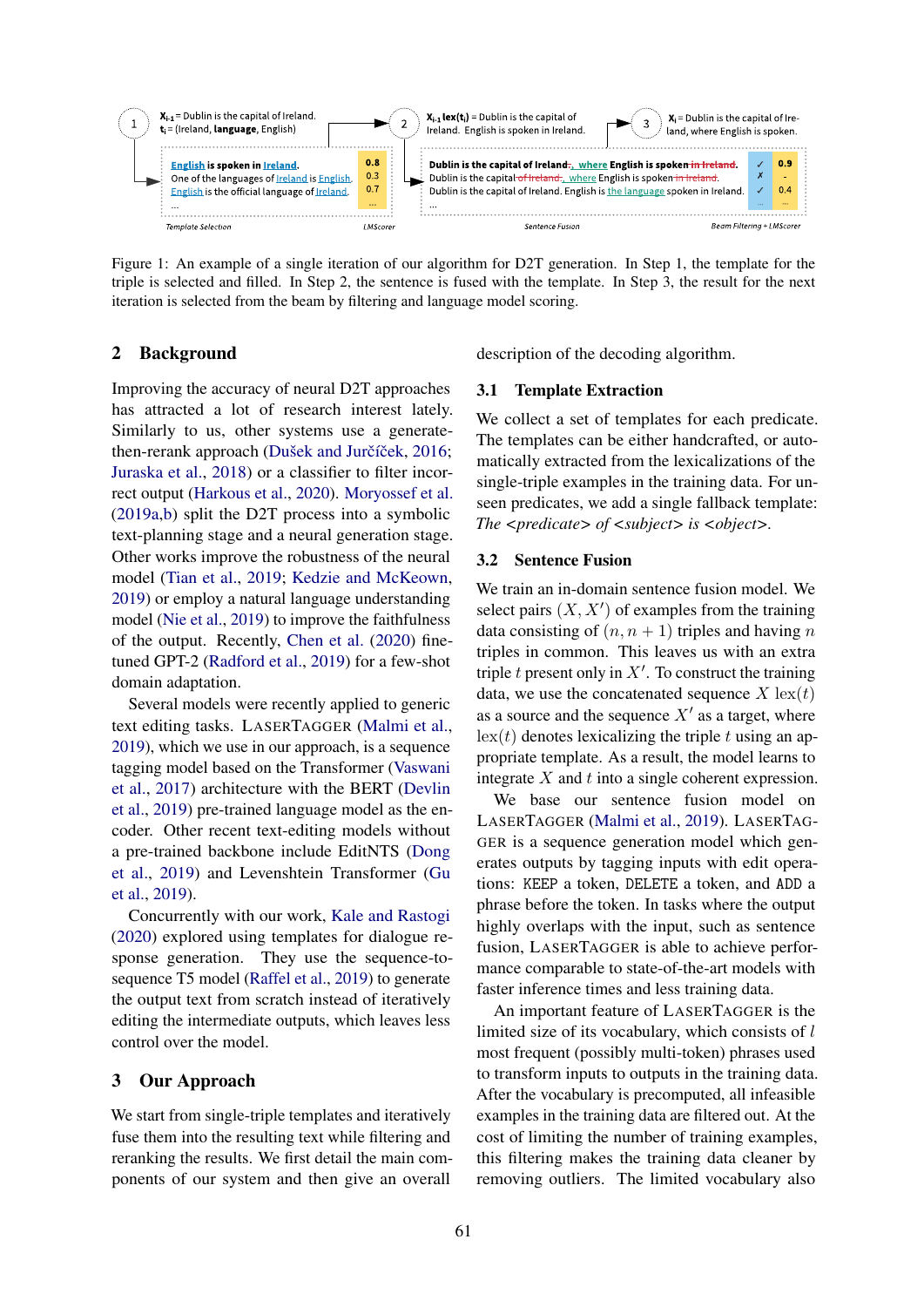<span id="page-2-3"></span>

| WebNLG          |                                                                                                                                                                                |  |  |  |  |  |
|-----------------|--------------------------------------------------------------------------------------------------------------------------------------------------------------------------------|--|--|--|--|--|
| foundedBy       | $\langle$ obj> was the founder of $\langle$ subj>.<br>$\langle$ subj> was founded by $\langle$ obj>.                                                                           |  |  |  |  |  |
| E2E (extracted) |                                                                                                                                                                                |  |  |  |  |  |
| area+food       | $\langle \text{subj} \rangle$ offers $\langle \text{obj2} \rangle$ cuisine in the $\langle \text{obj1} \rangle$ .<br><subj> in <obj1> serves <obj2> food.</obj2></obj1></subj> |  |  |  |  |  |
| E2E (custom)    |                                                                                                                                                                                |  |  |  |  |  |
| near            | $\langle$ subi $\rangle$ is located near $\langle$ obi $\rangle$ .<br>$\langle$ obj> is close to $\langle$ subj>.                                                              |  |  |  |  |  |

Table 1: Examples of templates we used in our experiments. The templates for the single predicates in the WebNLG dataset and the pairs of predicates in the E2E dataset are extracted automatically from the training data; the templates for the single predicates in E2E are created manually.

makes the model less prone to common neural model errors such as hallucination, which allows us to control the semantic accuracy to a great extent using only simple heuristics and language model rescoring.

### 3.3 LM Scoring

We use an additional component for calculating an indirect measure of the text fluency. We refer to the component as the LMSCORER. In our case, LM-SCORER is a pre-trained GPT-2 language model [\(Radford et al.,](#page-6-7) [2019\)](#page-6-7) from the Transformers repository[2](#page-2-0) [\(Wolf et al.,](#page-7-1) [2019\)](#page-7-1) wrapped in the *lm-scorer*[3](#page-2-1) package. We use LMSCORER to compute the score of the input text X composed of tokens  $x_1 \ldots x_n$ as a geometric mean of the token conditional probability:

score(X) = 
$$
\left(\prod_{i=1}^{n} P(x_i | x_1 ... x_{i-1})\right)^{\frac{1}{n}}
$$
.

#### 3.4 Decoding Algorithm

The input of the algorithm (Figure [1\)](#page-1-0) is a set of  $n$  ordered triples. First, we lexicalize the triple  $t_0$  to get the base text  $X_0$ . We choose the lexicalization for the triple as the filled template with the best score from LMSCORER. This promotes templates which sound more natural for particular values. In the following steps  $i = 1 \dots n$ , we lexicalize the triple  $t_i$  and append it after  $X_{i-1}$ . We feed the joined text into the sentence fusion model and produce a beam with fusion hypotheses. We use a simple heuristic (string matching) to filter out hypotheses in the beam missing any entity from the input data. Finally, we rescore the remaining hypotheses in the beam with LMSCORER and let the hypothesis with the best score be the base text  $X_i$ . In case there are no sentences left in the beam after the filtering step, we let  $X_i$  be the text in which the lexicalized  $t_i$ is appended after  $X_{i-1}$  without fusion (preferring accuracy to fluency). The output of the algorithm is the base text  $X_n$  from the final step.

#### 4 Experiments

# 4.1 Datasets

The WebNLG dataset [\(Gardent et al.,](#page-5-2) [2017\)](#page-5-2) consists of sets of DBPedia RDF triples and their lexicalizations. Following previous work, we use version 1.4 from [Castro Ferreira et al.](#page-5-11) [\(2018\)](#page-5-11). The E2E dataset [\(Novikova et al.,](#page-6-12) [2017\)](#page-6-12) contains restaurant descriptions based on sets of attributes (slots). In this work, we refer to the cleaned version of the E2E dataset [\(Dušek et al.,](#page-5-12) [2019\)](#page-5-12). For the domain adaptation experiments, we use DISCOFUSE [\(Geva](#page-5-13) [et al.,](#page-5-13) [2019\)](#page-5-13), which is a large-scale dataset for sentence fusion.

# 4.2 Data Preprocessing

For WebNLG, we extract the initial templates from the training data from examples containing only a *single* triple. In the E2E dataset, there are no such examples; therefore our solution is twofold: we extract the templates for *pairs* of predicates, using them as a starting point for the algorithm in order to leverage the lexical variability in the data (manually filtering out the templates with semantic noise), and we also create a small set of templates for each *single* predicate manually, using them in the subsequent steps of the algorithm (this is possible due to the low variability of the predicates in the dataset). $4$  See Table [1](#page-2-3) for examples of templates we used in our experiments.

#### 4.3 Setup

As a *baseline*, we generate the best templates according to LMSCORER without applying the sentence fusion (i.e. always using the fallback).

For the *sentence fusion* experiments, we use LASERTAGGER with the autoregressive decoder

<span id="page-2-0"></span><sup>2</sup> [https://github.com/huggingface/](https://github.com/huggingface/transformers) [transformers](https://github.com/huggingface/transformers)

<span id="page-2-1"></span><sup>3</sup> <https://github.com/simonepri/lm-scorer>

<span id="page-2-2"></span><sup>&</sup>lt;sup>4</sup>In the E2E dataset, the data is in the form of key-value slots. We transform the data to RDF triples by using the name of the restaurant as a *subject* and the rest of the slots as *predicate* and *object*. This creates *n-1* triples for *n* slots.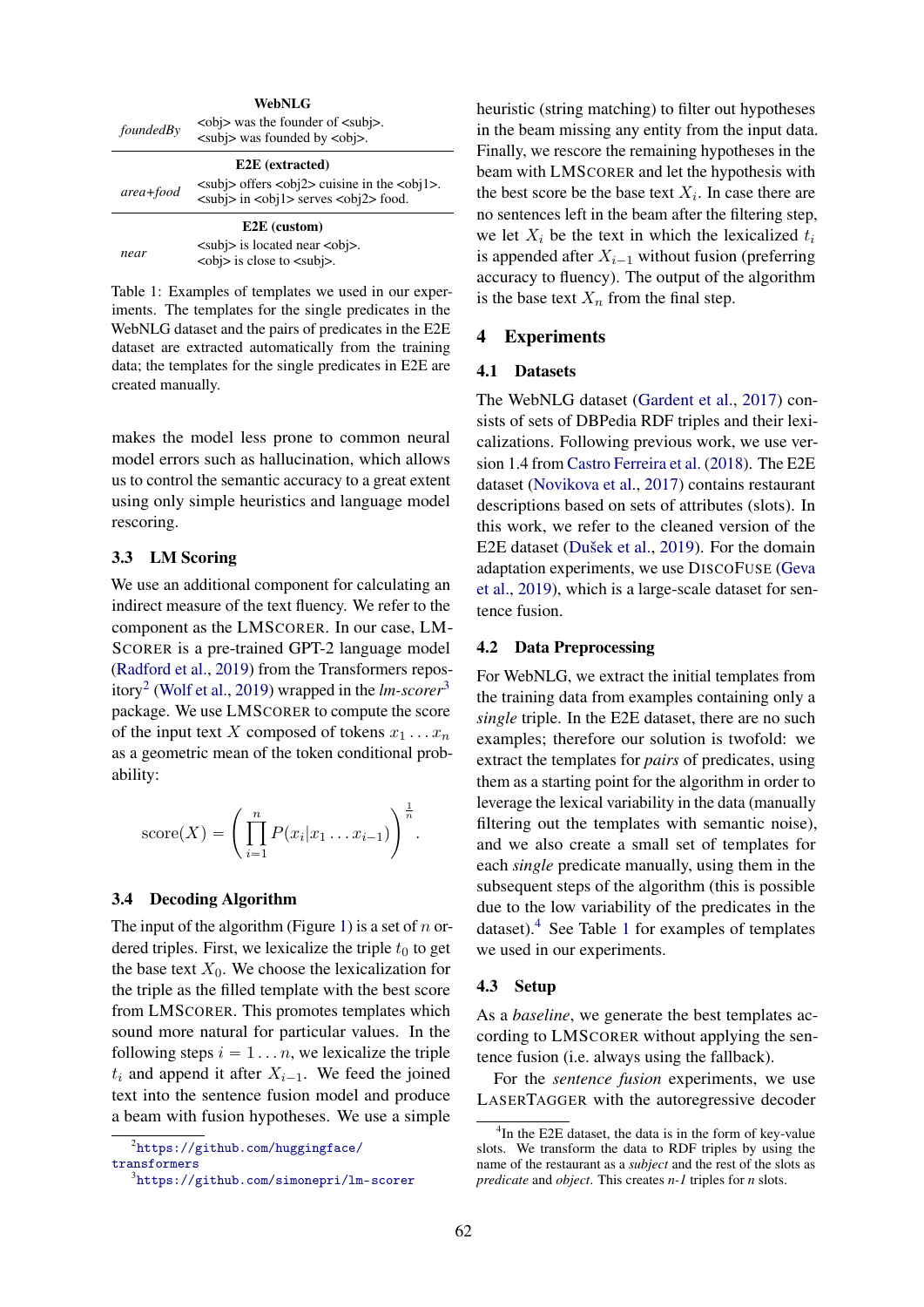<span id="page-3-1"></span>

|                 | <b>WebNLG</b> |                          |       |                           |                          | <b>Cleaned E2E</b> |       |                          |                      |       |  |
|-----------------|---------------|--------------------------|-------|---------------------------|--------------------------|--------------------|-------|--------------------------|----------------------|-------|--|
|                 | <b>BLEU</b>   | <b>NIST</b>              |       | METEOR ROUGE <sub>L</sub> | <b>CIDEr</b>             | <b>BLEU</b>        | NIST  |                          | <b>METEOR ROUGET</b> | CIDEr |  |
| <b>baseline</b> | 0.277         | 6.328                    | 0.379 | 0.524                     | 1.614                    | 0.207              | 3.679 | 0.334                    | 0.401                | 0.365 |  |
| zero-shot       | 0.288         | 6.677                    | 0.385 | 0.530                     | 1.751                    | 0.220              | 3.941 | 0.340                    | 0.408                | 0.473 |  |
| w/fusion        | 0.353         | 7.923                    | 0.386 | 0.555                     | 2.515                    | 0.252              | 4.460 | 0.338                    | 0.436                | 0.944 |  |
| <b>SFC</b>      | 0.524         | $\overline{\phantom{a}}$ | 0.424 | 0.660                     | 3.700                    | 0.436              | -     | 0.390                    | 0.575                | 2.000 |  |
| T5              | 0.571         | $\overline{\phantom{0}}$ | 0.440 | $\overline{\phantom{a}}$  | $\overline{\phantom{a}}$ | -                  |       | $\overline{\phantom{0}}$ | -                    |       |  |

Table 2: Results of automatic metrics on the WebNLG and Cleaned E2E test sets. The comparison is made with the results from the papers on the Semantic Fidelity Classifier (SFC; [Harkous et al.,](#page-5-6) [2020\)](#page-5-6) and the finetuned T5 model (T5; [Kale,](#page-6-13) [2020\)](#page-6-13).

with a beam of size 10. We use all reference lexicalizations and the vocabulary size  $V = 100$ , following our preliminary experiments, which showed that filtering the references only by limiting the vocabulary size brings the best results (see Supplementary for details). We finetune the model for 10,000 updates with batch size 32 and learning rate  $2 \times 10^{-5}$ . For the beam filtering heuristic, we check for the presence of entities by simple string matching in WebNLG; for the E2E dataset, we use a set of regular expressions from TGen<sup>[5](#page-3-0)</sup> [\(Dušek et al.,](#page-5-12) [2019\)](#page-5-12). We do not use any pre-ordering steps for the triples and process them in the default order.

Additionally, we conduct a *zero-shot domain adaptation* experiment. We train the sentence fusion model with the same setup, but instead of the in-domain datasets, we use a subset of the balanced-Wikipedia portion of the DISCOFUSE dataset. In particular, we use the discourse types which frequently occur in our datasets, filtering the discourse types which are not relevant for our use-case. See Supplementary for the full listing of the selected types.

### 5 Analysis of Results

We compute the metrics used in the evaluation of the E2E Challenge [\(Dušek et al.,](#page-5-14) [2020\)](#page-5-14): BLEU [\(Papineni et al.,](#page-6-14) [2002\)](#page-6-14), NIST [\(Doddington,](#page-5-15) [2002\)](#page-5-15), METEOR [\(Banerjee and Lavie,](#page-5-16) [2005\)](#page-5-16),  $ROUGE<sub>L</sub>$ [\(Lin,](#page-6-15) [2004\)](#page-6-15) and CIDEr [\(Vedantam et al.,](#page-6-16) [2015\)](#page-6-16). The results are shown in Table [2.](#page-3-1) The scores from the automatic metrics lag behind the state-of-theart, although both the fusion and the zero-shot approaches show improvements over the baseline. We examine the details in the following paragraphs, discussing the behavior of our approach, and we outline plans for improving the results in Section [6.](#page-4-0)

Accuracy vs. Variability Our approach ensures zero entity errors, since the entities are filled ver-

batim into the templates and in case an entity is missing in the whole beam, a fallback is used instead. Semantic inconsistencies still occur, e.g. if a verb or function words are missing.

The fused sentences in the E2E dataset, where all the objects are related to a single subject, often lean towards compact forms, e.g.: *Aromi is a family friendly chinese coffee shop with a low customer rating in riverside*. On the contrary, the sentence structure in WebNLG mostly follows the structure from the templates and the model performs minimal changes to fuse the sentences together. See Table [3](#page-4-1) and Supplementary for examples of the system outputs. Out of all steps, 28% are fallbacks (no fusion is performed) in WebNLG and 54% in the E2E dataset. The higher number of fallbacks in the E2E dataset can be explained by a higher lexical variability of the references, together with a higher number of data items per example in the E2E dataset, making it harder for the model to maintain the text coherency over multiple steps.

Templates On average, there are 12.4 templates per predicate in WebNLG and 8.3 in the E2E dataset. In cases where the set of templates is more diverse, e.g. if the template for the predicate *country* has to be selected from {*<subject> is situated within <object>, <subject> is a dish found in <object>*}, LMSCORER helps to select the semantically accurate template for the specific entities. The literal copying of entities can be too rigid in some cases, e.g. *Atatürk Monument (˙Izmir)* is made of "Bronze", but these disfluencies can be improved in the fusion step.

Reordering LASERTAGGER does not allow arbitrary reordering of words in the sentence, which can limit the expressiveness of the sentence fusion model. Consider the example in Figure [1:](#page-1-0) in order to create a sentence *English is spoken in Dublin, the capital of Ireland*, the model has to delete and re-insert at least one of the entities, e.g. *English*,

<span id="page-3-0"></span><sup>5</sup> <https://github.com/UFAL-DSG/tgen>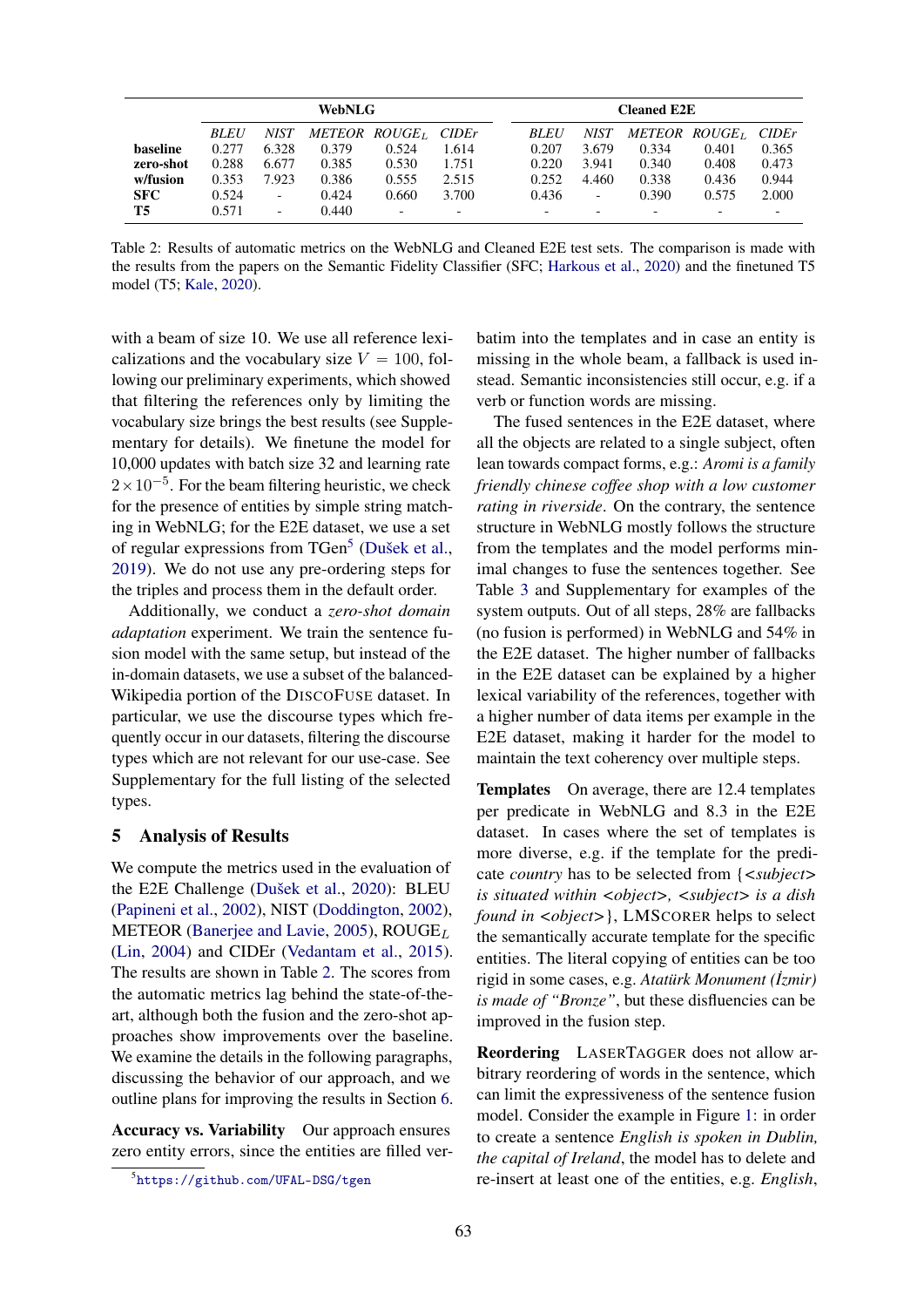<span id="page-4-1"></span>

| <b>Triples</b>                | (Albert Jennings Fountain, deathPlace, New Mexico Territory); (Albert Jennings Fountain, birthPlace, New<br>York City); (Albert Jennings Fountain, birthPlace, Staten Island)                                                                             |
|-------------------------------|-----------------------------------------------------------------------------------------------------------------------------------------------------------------------------------------------------------------------------------------------------------|
| Step #0<br>Step #1<br>Step #2 | Albert Jennings Fountain died in New Mexico Territory.<br>Albert Jennings Fountain, who died in New Mexico Territory, was born in New York City.<br>Albert Jennings Fountain, who died in New Mexico Territory, was born in New York City, Staten Island. |
| Reference                     | Albert Jennings Fountain was born in Staten Island, New York City and died in the New Mexico Territory.                                                                                                                                                   |

Table 3: An example of correct behavior of the algorithm on the WebNLG dataset. Newly added entities are underlined, the output from Step #2 is the output text.

which has to be present in the vocabulary.

Domain Independence The zero-shot model trained on DISCOFUSE is able to correctly pronominalize or delete repeated entities and join the sentences with conjunctives, e.g. *William Anders was born in British Hong Kong, and was a member of the crew of Apollo 8*. While the model makes only a limited use of sentence fusion, it makes the output more fluent while keeping strong guarantees of the output accuracy.

# <span id="page-4-0"></span>6 Future Work

Although the current version of our approach is not yet able to consistently produce sentences with a high degree of fluency, we believe that the approach provides a valuable starting point for controllable and domain-independent D2T generation. In this section, we outline possible directions for tackling the main drawbacks and improving the results of the model with further research.

Building a high-quality sentence fusion model, which lies at the core of our approach, remains a challenge [\(Lebanoff et al.,](#page-6-17) [2020\)](#page-6-17). Our simple extractive approach relying on existing D2T datasets may not produce sufficient amount of clean data. On the other hand, the phenomena covered in the DISCOFUSE dataset are too narrow for the fully general sentence fusion. We believe that training the sentence fusion model on a larger and more diverse sentence fusion dataset, built e.g. in an unsupervised fashion [\(Lebanoff et al.,](#page-6-18) [2019\)](#page-6-18), is a way to improve the robustness of our approach.

Fluency of the output sentences may be also improved by allowing more flexibility for the order of entities, either by including an ordering step in the pipeline [\(Moryossef et al.,](#page-6-1) [2019b\)](#page-6-1), or by using a text-editing model that is capable of explicit reordering of words in the sentence [\(Mallinson et al.,](#page-6-19) [2020\)](#page-6-19). Splitting the data into smaller batches (i.e. setting an upper bound for the number of sentences fused together) could also help to improve the consistency of results with a higher number of data items.

Our string matching heuristic is quite crude and may lead to a high number of fallbacks. Introducing a more precise heuristic, such as a semantic fidelity classifier [\(Harkous et al.,](#page-5-6) [2020\)](#page-5-6), or a model trained for natural language inference [\(Dušek and](#page-5-17) [Kasner,](#page-5-17) [2020\)](#page-5-17) could help to promote lexical variability of the text.

Finally, we note that the text-editing paradigm allows to visualize the changes made by the model, introducing the option to accept or reject the changes at each step, and even build a set of custom rules on top of the individual edit operations based on the affected tokens. This flexibility could be useful for tweaking the model manually for a production system.

### 7 Conclusions

We proposed a simple and intuitive approach for D<sub>2</sub>T generation, splitting the process into two steps: lexicalization of data and improving the text fluency. A trivial lexicalization helps to promote fidelity and domain independence while delegating the subtle work with language to neural models allows to benefit from the power of general-domain pre-training. While a straightforward application of this approach on the WebNLG and E2E datasets does not produce state-of-the-art results in terms of automatic metrics, the results still show considerable improvements above the baseline. We provided insights into the behavior of the model, highlighted its potential benefits, and proposed the directions for further improvements.

#### Acknowledgements

We would like to thank the anonymous reviewers for the relevant comments. The work was supported by the Charles University grant No. 140320, the SVV project No. 260575, and the Charles University project PRIMUS/19/SCI/10.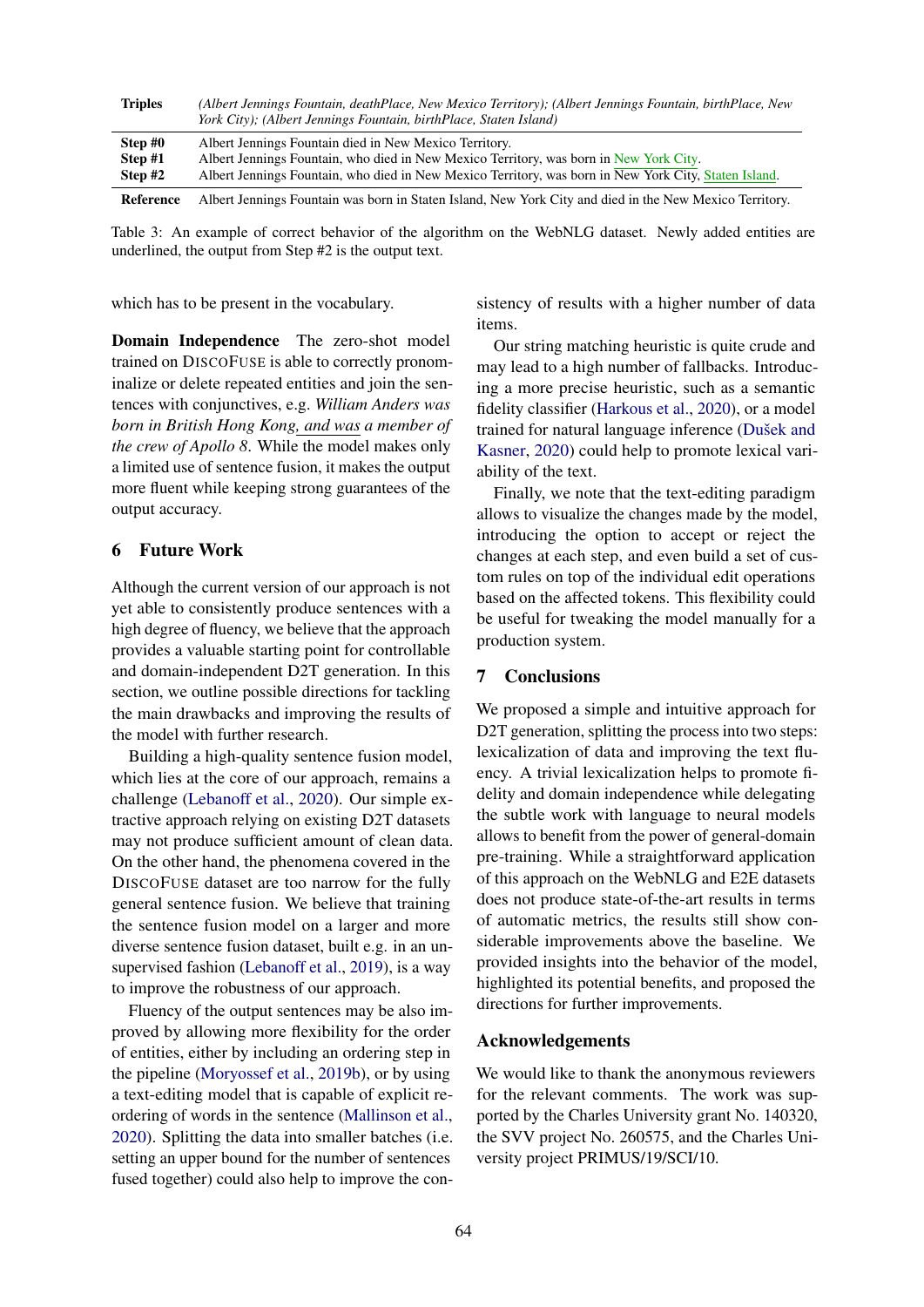#### References

- <span id="page-5-16"></span>Satanjeev Banerjee and Alon Lavie. 2005. [METEOR:](https://www.aclweb.org/anthology/W05-0909) [An automatic metric for MT evaluation with im](https://www.aclweb.org/anthology/W05-0909)[proved correlation with human judgments.](https://www.aclweb.org/anthology/W05-0909) In *Proceedings of the ACL Workshop on Intrinsic and Extrinsic Evaluation Measures for Machine Translation and/or Summarization*, pages 65–72, Ann Arbor, Michigan. Association for Computational Linguistics.
- <span id="page-5-4"></span>Regina Barzilay and Kathleen R. McKeown. 2005. [Sentence fusion for multidocument news summa](https://doi.org/10.1162/089120105774321091)[rization.](https://doi.org/10.1162/089120105774321091) *Computational Linguistics*, 31(3):297– 328.
- <span id="page-5-3"></span>Paweł Budzianowski, Tsung-Hsien Wen, Bo-Hsiang Tseng, Iñigo Casanueva, Stefan Ultes, Osman Ra-madan, and Milica Gašić. 2018. [MultiWOZ - a](https://doi.org/10.18653/v1/D18-1547) [large-scale multi-domain Wizard-of-Oz dataset for](https://doi.org/10.18653/v1/D18-1547) [task-oriented dialogue modelling.](https://doi.org/10.18653/v1/D18-1547) In *Proceedings of the 2018 Conference on Empirical Methods in Natural Language Processing*, pages 5016–5026, Brussels, Belgium. Association for Computational Linguistics.
- <span id="page-5-1"></span>Thiago Castro Ferreira, Chris van der Lee, Emiel van Miltenburg, and Emiel Krahmer. 2019. [Neural data](https://doi.org/10.18653/v1/D19-1052)[to-text generation: A comparison between pipeline](https://doi.org/10.18653/v1/D19-1052) [and end-to-end architectures.](https://doi.org/10.18653/v1/D19-1052) In *Proceedings of the 2019 Conference on Empirical Methods in Natural Language Processing and the 9th International Joint Conference on Natural Language Processing (EMNLP-IJCNLP)*, pages 552–562. Association for Computational Linguistics.
- <span id="page-5-11"></span>Thiago Castro Ferreira, Diego Moussallem, Emiel Krahmer, and Sander Wubben. 2018. [Enriching the](https://doi.org/10.18653/v1/W18-6521) [WebNLG corpus.](https://doi.org/10.18653/v1/W18-6521) In *Proceedings of the 11th International Conference on Natural Language Generation*, pages 171–176. Association for Computational Linguistics.
- <span id="page-5-7"></span>Zhiyu Chen, Harini Eavani, Wenhu Chen, Yinyin Liu, and William Yang Wang. 2020. [Few-shot NLG with](https://doi.org/10.18653/v1/2020.acl-main.18) [pre-trained language model.](https://doi.org/10.18653/v1/2020.acl-main.18) In *Proceedings of the 58th Annual Meeting of the Association for Computational Linguistics*, pages 183–190, Online. Association for Computational Linguistics.
- <span id="page-5-8"></span>Jacob Devlin, Ming-Wei Chang, Kenton Lee, and Kristina Toutanova. 2019. [BERT: Pre-training of](https://doi.org/10.18653/v1/N19-1423) [deep bidirectional transformers for language under](https://doi.org/10.18653/v1/N19-1423)[standing.](https://doi.org/10.18653/v1/N19-1423) In *Proceedings of the 2019 Conference of the North American Chapter of the Association for Computational Linguistics: Human Language Technologies, Volume 1 (Long and Short Papers)*, pages 4171–4186, Minneapolis, Minnesota. Association for Computational Linguistics.
- <span id="page-5-15"></span>George Doddington. 2002. Automatic evaluation of machine translation quality using n-gram cooccurrence statistics. In *Proceedings of the Second International Conference on Human Language Technology Research*, pages 138–145.
- <span id="page-5-9"></span>Yue Dong, Zichao Li, Mehdi Rezagholizadeh, and Jackie Chi Kit Cheung. 2019. [EditNTS: An neural](https://doi.org/10.18653/v1/P19-1331) [programmer-interpreter model for sentence simplifi](https://doi.org/10.18653/v1/P19-1331)[cation through explicit editing.](https://doi.org/10.18653/v1/P19-1331) In *Proceedings of the 57th Annual Meeting of the Association for Computational Linguistics*, pages 3393–3402, Florence, Italy. Association for Computational Linguistics.
- <span id="page-5-14"></span>Ondřej Dušek, Jekaterina Novikova, and Verena Rieser. 2020. Evaluating the state-of-the-art of end-to-end natural language generation: The E2E NLG Challenge. *Computer Speech & Language*, 59:123–156.
- <span id="page-5-12"></span>Ondřej Dušek, David M. Howcroft, and Verena Rieser. 2019. [Semantic noise matters for neural natural lan](https://doi.org/10.18653/v1/W19-8652)[guage generation.](https://doi.org/10.18653/v1/W19-8652) In *Proceedings of the 12th International Conference on Natural Language Generation*, pages 421–426, Tokyo, Japan. Association for Computational Linguistics.
- <span id="page-5-5"></span>Ondřej Dušek and Filip Jurčíček. 2016. [Sequence-to](https://doi.org/10.18653/v1/P16-2008)[sequence generation for spoken dialogue via deep](https://doi.org/10.18653/v1/P16-2008) [syntax trees and strings.](https://doi.org/10.18653/v1/P16-2008) In *Proceedings of the 54th Annual Meeting of the Association for Computational Linguistics (Volume 2: Short Papers)*, pages 45–51, Berlin. Association for Computational Linguistics. ArXiv:1606.05491.
- <span id="page-5-17"></span>Ondřej Dušek and Zdeněk Kasner. 2020. Evaluating semantic accuracy of data-to-text generation with natural language inference. In *Proceedings of the 13th International Conference on Natural Language Generation*. Association for Computational Linguistics.
- <span id="page-5-2"></span>Claire Gardent, Anastasia Shimorina, Shashi Narayan, and Laura Perez-Beltrachini. 2017. [The WebNLG](https://doi.org/10.18653/v1/W17-3518) [challenge: Generating text from RDF data.](https://doi.org/10.18653/v1/W17-3518) In *Proceedings of the 10th International Conference on Natural Language Generation*, pages 124–133. Association for Computational Linguistics.
- <span id="page-5-0"></span>Albert Gatt and Emiel Krahmer. 2018. Survey of the state of the art in natural language generation: Core tasks, applications and evaluation. *Journal of Artificial Intelligence Research*, 61:65–170.
- <span id="page-5-13"></span>Mor Geva, Eric Malmi, Idan Szpektor, and Jonathan Berant. 2019. [DiscoFuse: A large-scale dataset](https://doi.org/10.18653/v1/N19-1348) [for discourse-based sentence fusion.](https://doi.org/10.18653/v1/N19-1348) In *Proceedings of the 2019 Conference of the North American Chapter of the Association for Computational Linguistics: Human Language Technologies, Volume 1 (Long and Short Papers)*, pages 3443–3455, Minneapolis, Minnesota. Association for Computational Linguistics.
- <span id="page-5-10"></span>Jiatao Gu, Changhan Wang, and Junbo Zhao. 2019. Levenshtein transformer. In *Advances in Neural Information Processing Systems*, pages 11181–11191.
- <span id="page-5-6"></span>Hamza Harkous, Isabel Groves, and Amir Saffari. 2020. Have your text and use it too! End-to-end neural data-to-text generation with semantic fidelity. *arXiv preprint arXiv:2004.06577*.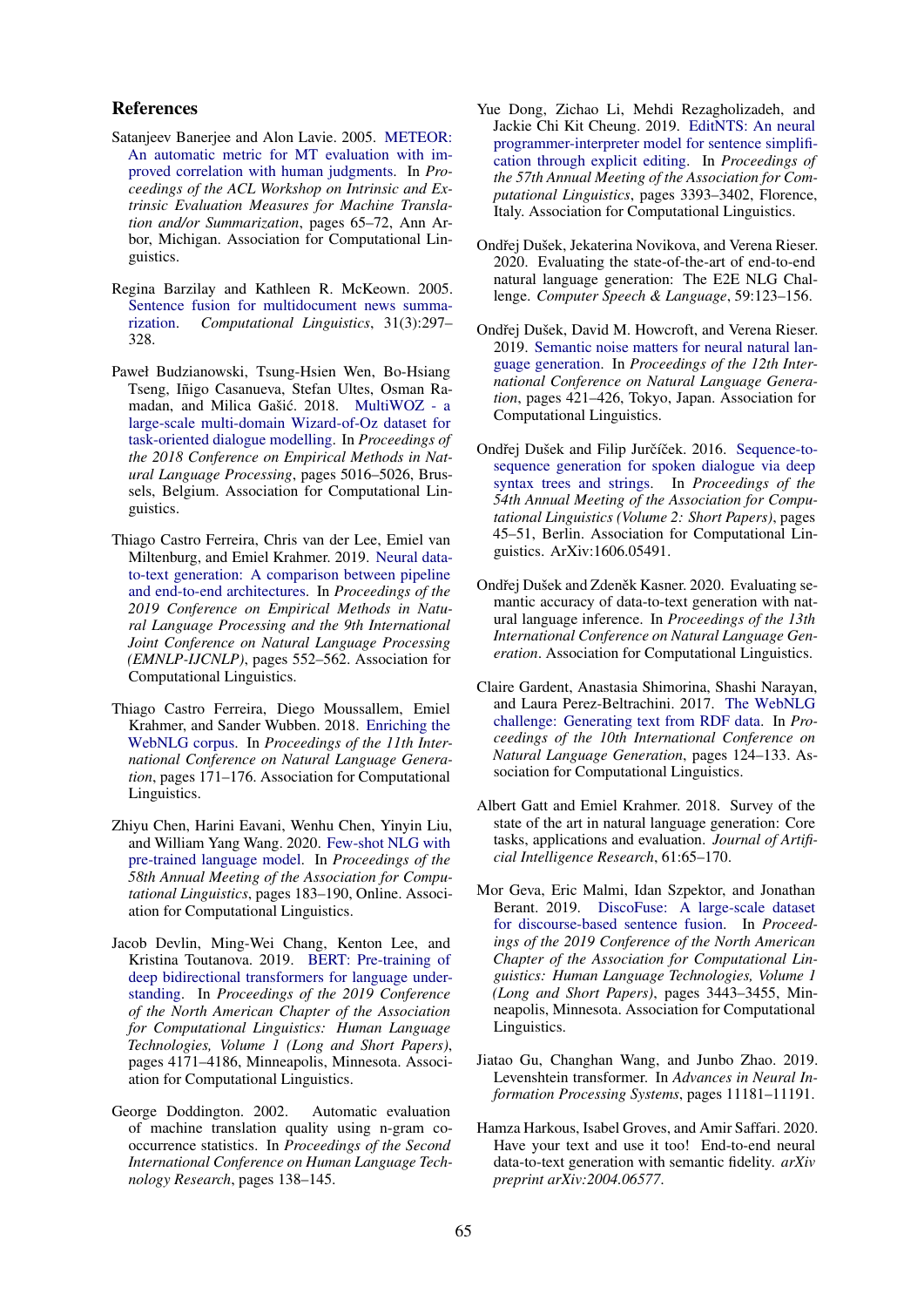- <span id="page-6-2"></span>Juraj Juraska, Panagiotis Karagiannis, Kevin Bowden, and Marilyn Walker. 2018. [A deep ensemble model](https://doi.org/10.18653/v1/N18-1014) [with slot alignment for sequence-to-sequence natu](https://doi.org/10.18653/v1/N18-1014)[ral language generation.](https://doi.org/10.18653/v1/N18-1014) In *Proceedings of the 2018 Conference of the North American Chapter of the Association for Computational Linguistics: Human Language Technologies, Volume 1 (Long Papers)*, pages 152–162, New Orleans, LA, USA. Association for Computational Linguistics.
- <span id="page-6-13"></span>Mihir Kale. 2020. Text-to-text pre-training for data-totext tasks. *arXiv preprint arXiv:2005.10433*.
- <span id="page-6-10"></span>Mihir Kale and Abhinav Rastogi. 2020. Few-shot natural language generation by rewriting templates. *arXiv preprint arXiv:2004.15006*.
- <span id="page-6-5"></span>Chris Kedzie and Kathleen McKeown. 2019. [A good](https://doi.org/10.18653/v1/W19-8672) [sample is hard to find: Noise injection sampling and](https://doi.org/10.18653/v1/W19-8672) [self-training for neural language generation models.](https://doi.org/10.18653/v1/W19-8672) In *Proceedings of the 12th International Conference on Natural Language Generation*, pages 584–593, Tokyo, Japan. Association for Computational Linguistics.
- <span id="page-6-17"></span>Logan Lebanoff, Franck Dernoncourt, Doo Soon Kim, Lidan Wang, Walter Chang, and Fei Liu. 2020. Learning to fuse sentences with transformers for summarization. *arXiv preprint arXiv:2010.03726*.
- <span id="page-6-18"></span>Logan Lebanoff, Kaiqiang Song, Franck Dernoncourt, Doo Soon Kim, Seokhwan Kim, Walter Chang, and Fei Liu. 2019. [Scoring sentence singletons and pairs](https://doi.org/10.18653/v1/P19-1209) [for abstractive summarization.](https://doi.org/10.18653/v1/P19-1209) In *Proceedings of the 57th Annual Meeting of the Association for Computational Linguistics*, pages 2175–2189, Florence, Italy. Association for Computational Linguistics.
- <span id="page-6-15"></span>Chin-Yew Lin. 2004. [ROUGE: A package for auto](https://www.aclweb.org/anthology/W04-1013)[matic evaluation of summaries.](https://www.aclweb.org/anthology/W04-1013) In *Text Summarization Branches Out*, pages 74–81, Barcelona, Spain. Association for Computational Linguistics.
- <span id="page-6-19"></span>Jonathan Mallinson, Aliaksei Severyn, Eric Malmi, and Guillermo Garrido. 2020. Felix: Flexible text editing through tagging and insertion. *arXiv preprint arXiv:2003.10687*.
- <span id="page-6-8"></span>Eric Malmi, Sebastian Krause, Sascha Rothe, Daniil Mirylenka, and Aliaksei Severyn. 2019. [Encode,](https://doi.org/10.18653/v1/D19-1510) [tag, realize: High-precision text editing.](https://doi.org/10.18653/v1/D19-1510) In *Proceedings of the 2019 Conference on Empirical Methods in Natural Language Processing and the 9th International Joint Conference on Natural Language Processing (EMNLP-IJCNLP)*, pages 5054–5065. Association for Computational Linguistics.
- <span id="page-6-3"></span>Amit Moryossef, Yoav Goldberg, and Ido Dagan. 2019a. [Improving quality and efficiency in plan](https://doi.org/10.18653/v1/W19-8645)[based neural data-to-text generation.](https://doi.org/10.18653/v1/W19-8645) In *Proceedings of the 12th International Conference on Natural Language Generation*, pages 377–382. Association for Computational Linguistics.
- <span id="page-6-1"></span>Amit Moryossef, Yoav Goldberg, and Ido Dagan. 2019b. [Step-by-step: Separating planning from real](https://doi.org/10.18653/v1/N19-1236)[ization in neural data-to-text generation.](https://doi.org/10.18653/v1/N19-1236) In *Proceedings of the 2019 Conference of the North American Chapter of the Association for Computational Linguistics: Human Language Technologies, Volume 1 (Long and Short Papers)*, pages 2267–2277. Association for Computational Linguistics.
- <span id="page-6-6"></span>Feng Nie, Jin-Ge Yao, Jinpeng Wang, Rong Pan, and Chin-Yew Lin. 2019. [A simple recipe towards re](https://doi.org/10.18653/v1/P19-1256)[ducing hallucination in neural surface realisation.](https://doi.org/10.18653/v1/P19-1256) In *Proceedings of the 57th Annual Meeting of the Association for Computational Linguistics*, pages 2673–2679, Florence, Italy. Association for Computational Linguistics.
- <span id="page-6-12"></span>Jekaterina Novikova, Ondřej Dušek, and Verena Rieser. 2017. [The E2E dataset: New challenges for end](https://doi.org/10.18653/v1/W17-5525)[to-end generation.](https://doi.org/10.18653/v1/W17-5525) In *Proceedings of the 18th Annual SIGdial Meeting on Discourse and Dialogue*, pages 201–206, Saarbrücken, Germany. Association for Computational Linguistics.
- <span id="page-6-14"></span>Kishore Papineni, Salim Roukos, Todd Ward, and Wei-Jing Zhu. 2002. [Bleu: a method for automatic eval](https://doi.org/10.3115/1073083.1073135)[uation of machine translation.](https://doi.org/10.3115/1073083.1073135) In *Proceedings of the 40th Annual Meeting of the Association for Computational Linguistics*, pages 311–318, Philadelphia, Pennsylvania, USA. Association for Computational Linguistics.
- <span id="page-6-7"></span>Alec Radford, Jeffrey Wu, Rewon Child, David Luan, Dario Amodei, and Ilya Sutskever. 2019. [Language](https://openai.com/blog/better-language-models/) [Models are Unsupervised Multitask Learners.](https://openai.com/blog/better-language-models/) Technical report, OpenAI.
- <span id="page-6-11"></span>Colin Raffel, Noam Shazeer, Adam Roberts, Katherine Lee, Sharan Narang, Michael Matena, Yanqi Zhou, Wei Li, and Peter J Liu. 2019. Exploring the limits of transfer learning with a unified text-to-text transformer. *arXiv preprint arXiv:1910.10683*.
- <span id="page-6-0"></span>Ehud Reiter and Robert Dale. 2000. *Building natural language generation systems*. Cambridge university press.
- <span id="page-6-4"></span>Ran Tian, Shashi Narayan, Thibault Sellam, and Ankur P Parikh. 2019. Sticking to the facts: Confident decoding for faithful data-to-text generation. *arXiv preprint arXiv:1910.08684*.
- <span id="page-6-9"></span>Ashish Vaswani, Noam Shazeer, Niki Parmar, Jakob Uszkoreit, Llion Jones, Aidan N Gomez, Łukasz Kaiser, and Illia Polosukhin. 2017. Attention is all you need. In *Advances in neural information processing systems*, pages 5998–6008.
- <span id="page-6-16"></span>Ramakrishna Vedantam, C Lawrence Zitnick, and Devi Parikh. 2015. CIDEr: Consensus-based image description evaluation. In *Proceedings of the IEEE Conference on Computer Vision and Pattern Recognition*, pages 4566–4575.